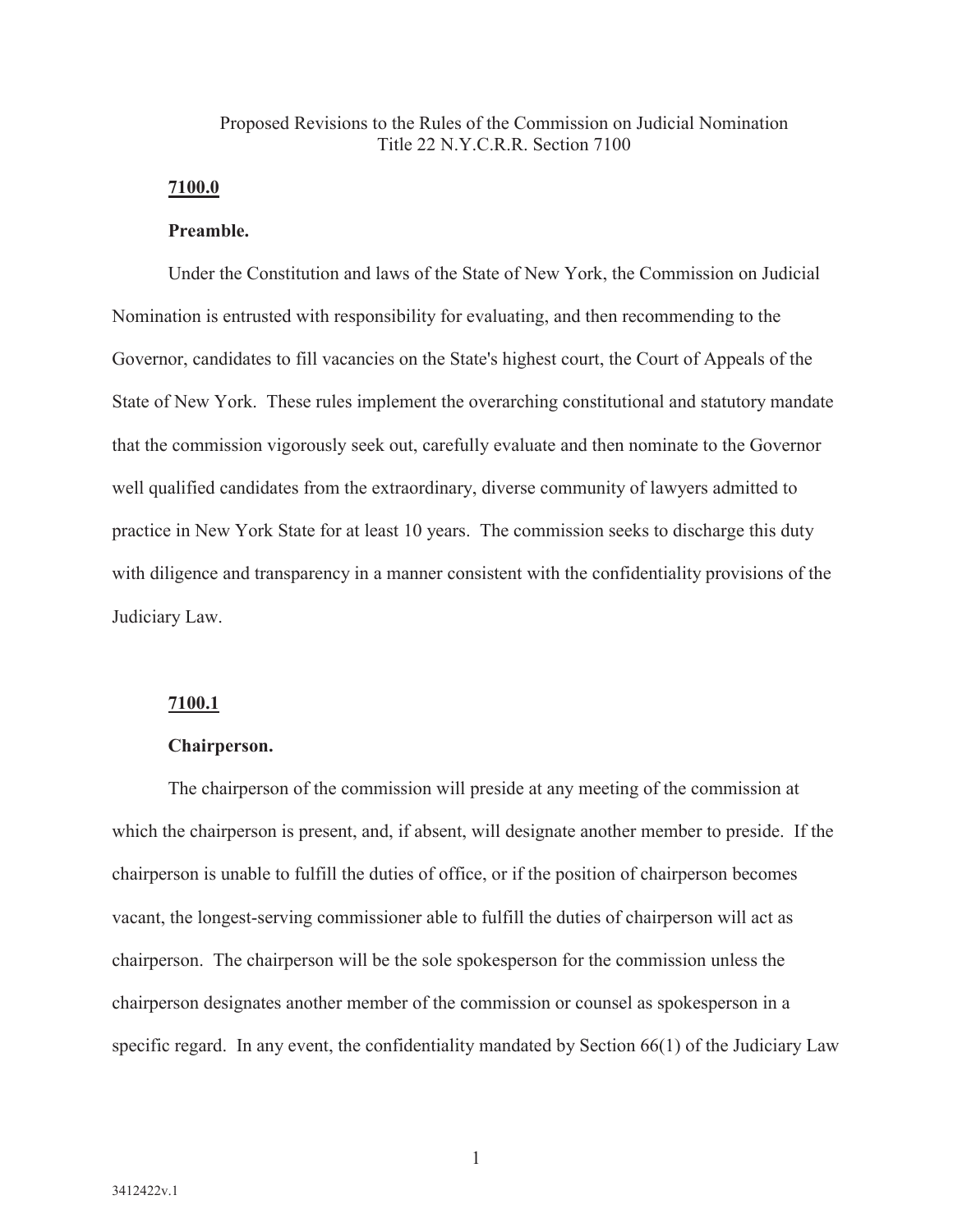will be maintained by all members and staff. The chairperson will have such other functions and duties as may be assigned by the commission, or are customary for the office.

# **7100.2**

### **Counsel.**

(a) The commission may appoint, and at its pleasure remove, a counsel and such other staff as may be required from time to time, and prescribe their powers and duties. The commission shall fix the compensation of its staff and provide for reimbursement of their expenses within the amounts appropriated by law.

(b) The commission's counsel will assist the chairperson; supervise the implementation of the commission's rules and resolutions; organize, oversee and report to the commission on the investigation of candidates; supervise any other commission staff; serve (when present) as secretary of commission meetings; and fulfill such other duties as may be delegated by the commission or chairperson.

## **7100.3**

Commission membership is governed by Section 62 of the Judiciary Law. No later than 30 days prior to the occurrence of a vacancy on the commission, notice will be published on the commission's website, distributed to the press, and sent in writing to the relevant appointing authority, together with a statement that the ultimate objectives of wide diversity and broad outreach in the nomination of well-qualified candidates for the Court of Appeals are best served by a commission that itself reflects the diversity of New York's communities.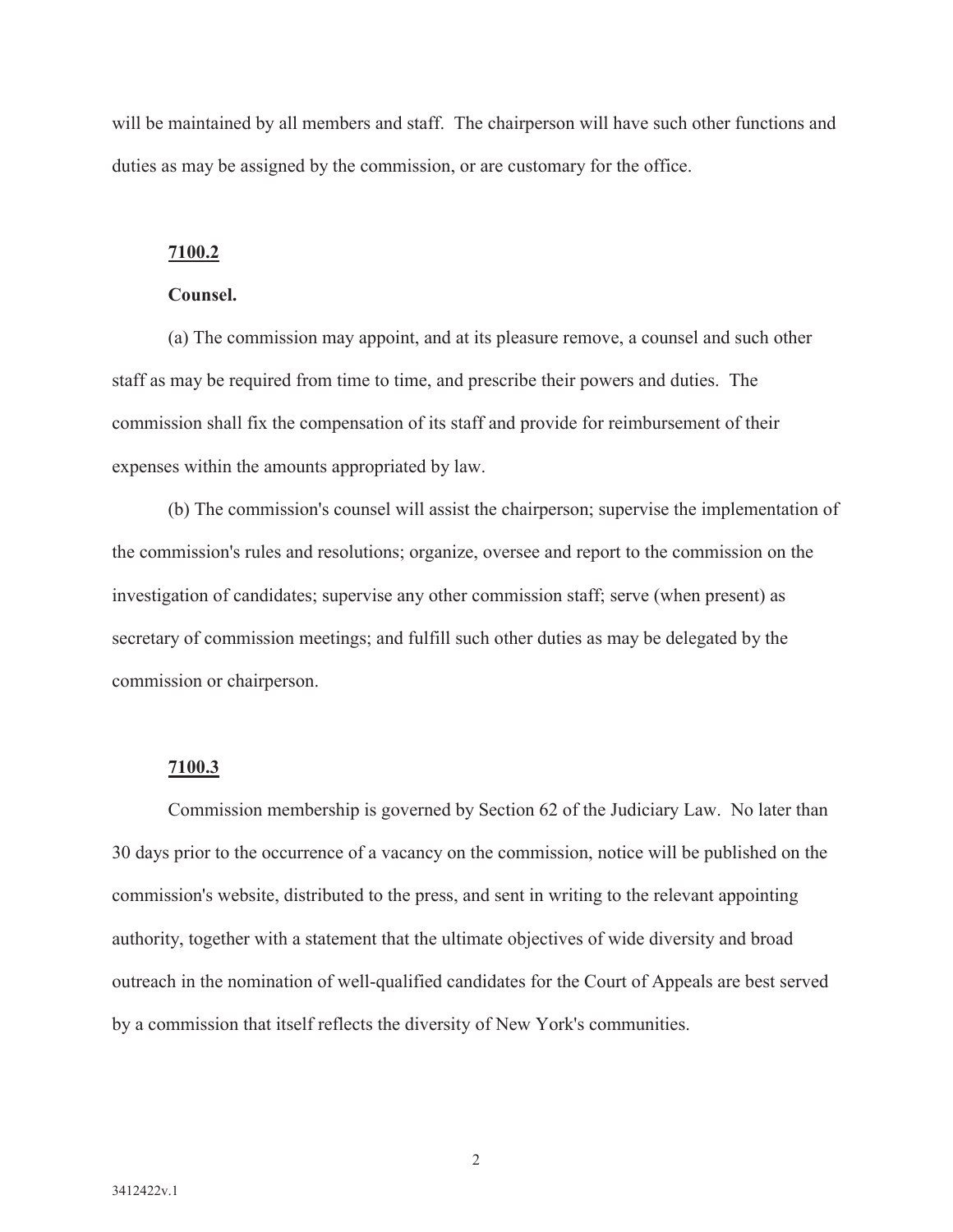### **7100.4**

# **Meetings.**

Meetings of the commission may be called by the chairperson, or a majority of the members of the commission, by written or electronic notice to the other members specifying the time and place of meeting. Such notice will be given at least seven days before the time specified, except that a meeting may be held on shorter notice, and by telephone notice, if it is impractical to do otherwise. Notice of meeting may be waived by any member before or after the meeting, and attendance at a meeting by a member will constitute a waiver of notice. At least one meeting of the commission will be held in every calendar year.

#### **7100.5**

### **Quorum for meetings.**

(a) At least 10 members of the commission—a quorum, according to Section 62(6) of the Judiciary Law—must be present, either in person or by telephone, at the time a vote of the full commission is taken. For the consideration and selection of candidates, a quorum must be physically present.

(b) In the event that seven or more members are present in person at a duly called meeting at which a quorum fails to appear, those members who are present at such meeting are constituted as a committee of the commission, and are authorized to conduct all business of the commission and enact resolutions on behalf of the commission, except as to the consideration and selection of candidates; provided that the absent members of the commission are given prompt notice of any action taken by the committee; and provided that any action taken by that committee is ratified at the next commission meeting at which at least 10 members are present in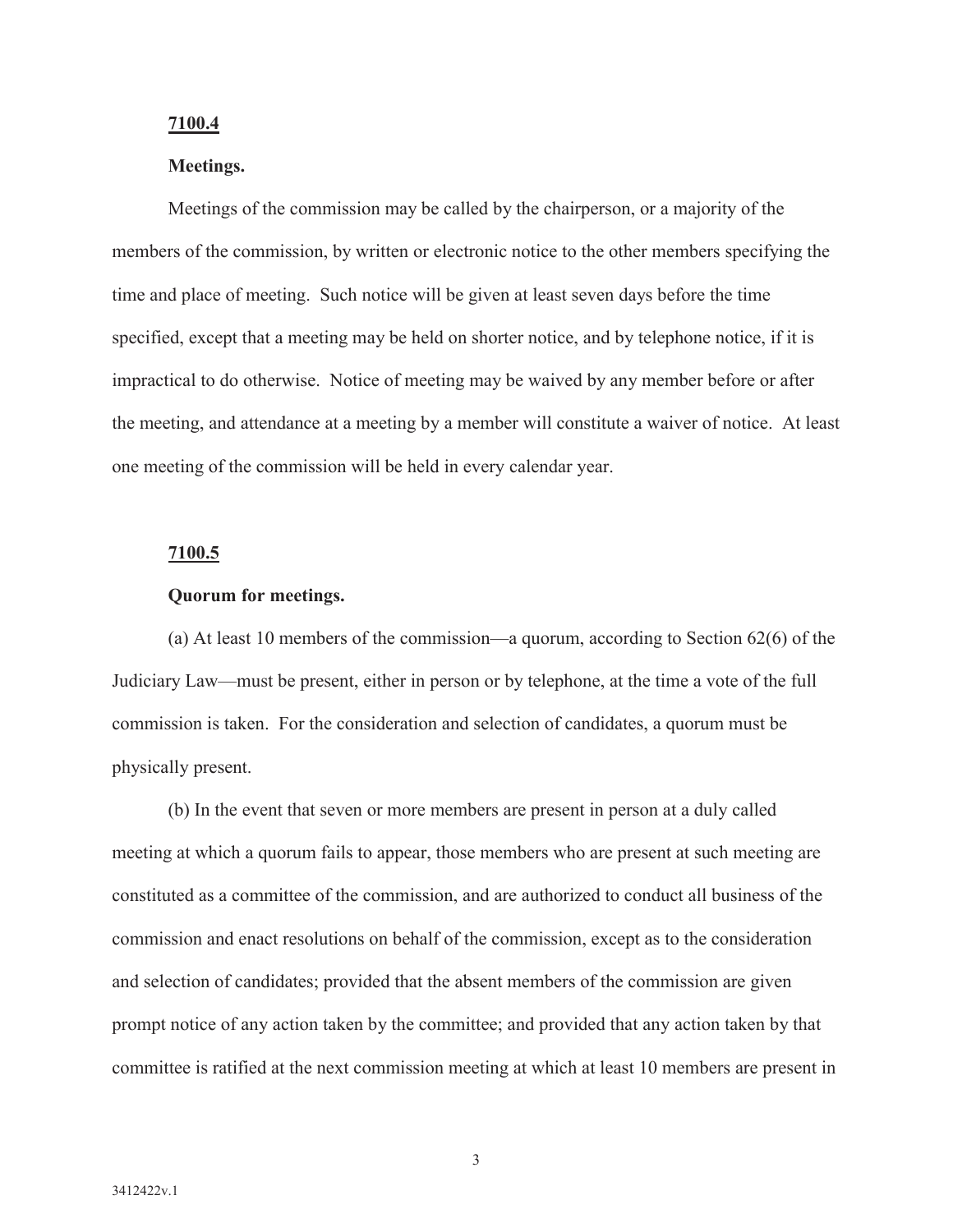person or by telephone, or is ratified by a writing, or writings, signed by all the absent members of the commission.

### **7100.6**

#### **Solicitation of candidates.**

In its solicitation of candidates, the commission's objective is to have broad outreach in order to enable the commission to identify qualified candidates from a wide range of New York's diverse communities. When the commission has been duly notified that a vacancy on the Court of Appeals has occurred, or is about to occur, the following steps directed to achieving the commission's objective will be taken.

(a) The chairperson and counsel will arrange for broadly disseminated public notice of the existence of the vacancy, the procedure to be followed by prospective candidates in order to be considered by the commission, the procedure to be followed by the public to bring qualified candidates to the attention of the commission, and any deadline that has been fixed for the receipt of questionnaires.

(b) The chairperson will request a meeting between the commission and the governor or governor-elect to discuss the vacancy and efforts to recruit candidates.

(c) Each member of the commission, and counsel, will encourage persons who may be well qualified to fill a vacancy on the Court of Appeals to file an executed questionnaire for consideration by the commission. In seeking recommendations or encouraging prospective candidates, members of the commission, and counsel, should make clear that no commitment or support for nomination is implied. A commissioner will disclose to the commission that he or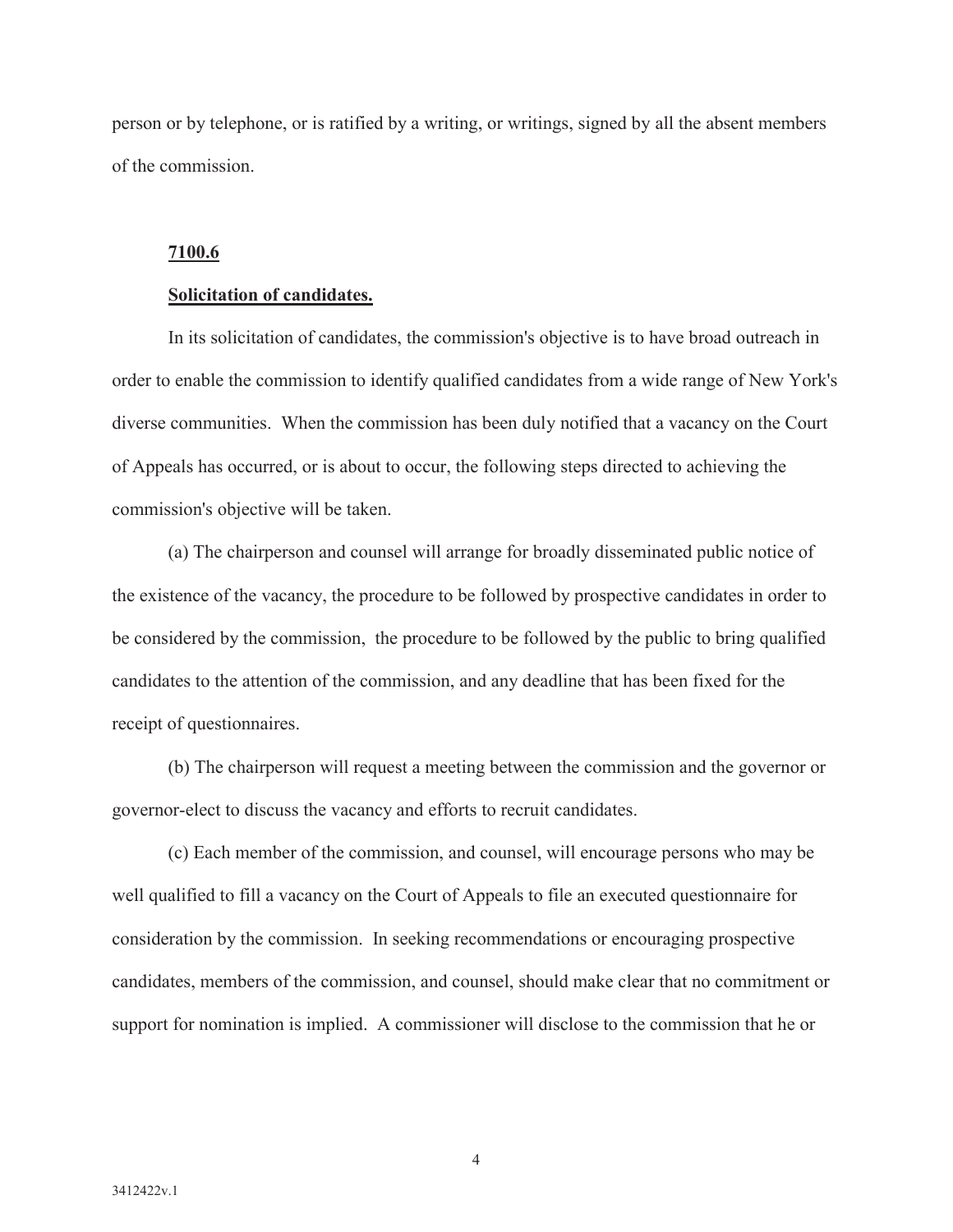she has encouraged a candidate to apply to fill a vacancy when that candidate is first considered by the commission.

(d) The chairperson additionally may appoint a search committee, comprised of commissioners, which will solicit recommendations from the legal community to enhance candidate outreach.

(e) The commission will disseminate the notice of vacancy in at least the following ways:

(1) Announce the vacancy to the media.

(2) Announce the vacancy to bar associations in the State of New York urging them to take special efforts to notify their members.

(3) Announce the vacancy to deans of New York law schools, urging them to take special efforts to notify faculty and other eligible candidates.

(4) Encourage members of the public to identify qualified candidates.

(5) Place official notice on the commission's website, and request the posting of the official notice on court websites, the Governor's website and the Attorney General's website.

(6) Send the notice to the Speaker of the New York State Assembly and the President Pro Tempore of the New York State Senate, urging them to take special efforts to notify their members and constituents.

(f) The questionnaire will be made available on the commission's website.

(g) Prior to the commencement of the initial screening process for a vacancy, the commission, through subcommittees or other arrangement as appointed by the chairperson, may convene an informational meeting, open to the public, in each of the four Judicial Departments of the State. The date, time and place of the informational meeting will be published on the commission's website and distributed to the press as part of the notice of the vacancy or in a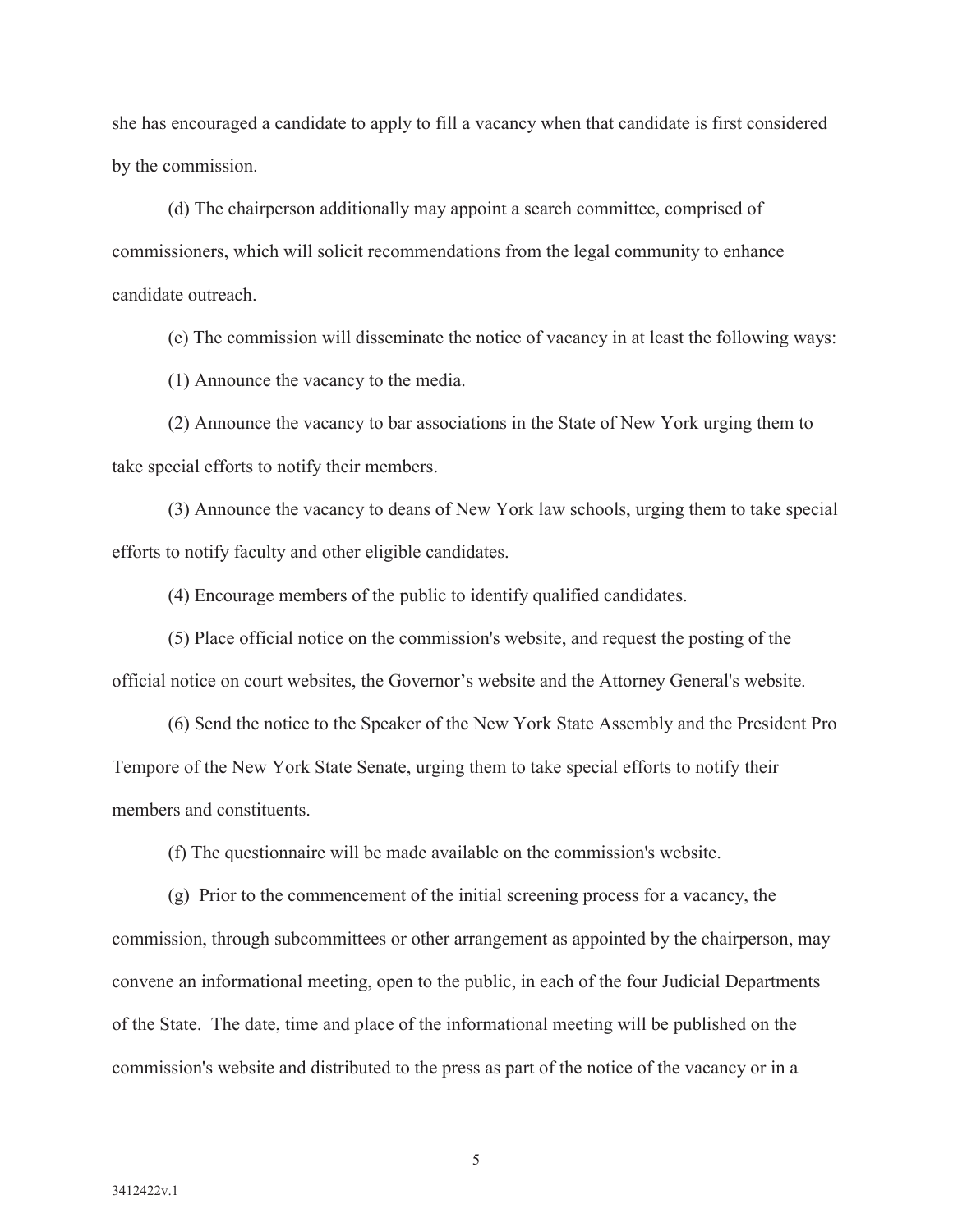separate public notice. At the informational meeting, the commission will discuss the requirements for the position and the commission's procedures and rules for submitting recommendations of qualified candidates; copies of the commission's rules also will be made available. At that time, the public may be heard (orally or in writing) about community needs, the general qualifications for judicial office and the nominating process.

#### **7100.7**

# **Investigation of candidates.**

(a) In order to receive consideration by the commission, candidates must set forth and verify all the information called for by the questionnaire furnished by the commission, and execute the accompanying forms by which the commission is given access to information or records that may otherwise be confidential.

(b) Counsel will investigate the background and qualifications of a candidate as is necessary to determine that all statutory or constitutional criteria for appointment to the Court of Appeals are met, and to ensure that the commission has the fullest possible information available for its deliberations with respect to the candidate.

(c) Counsel is authorized to utilize, on the commission's behalf, the power granted to the commission by Section 64(3) of the Judiciary Law, to request assistance, information and data from any State agency, and, specifically, shall procure the assistance of the State Police in acquiring background information with respect to candidates.

(d) In the event that the chairperson, counsel or any member believes that the power granted by Section 64(2) of the Judiciary Law to administer oaths or affirmations, or to subpoena witnesses or documents, should be utilized, they shall request the authority to do so from the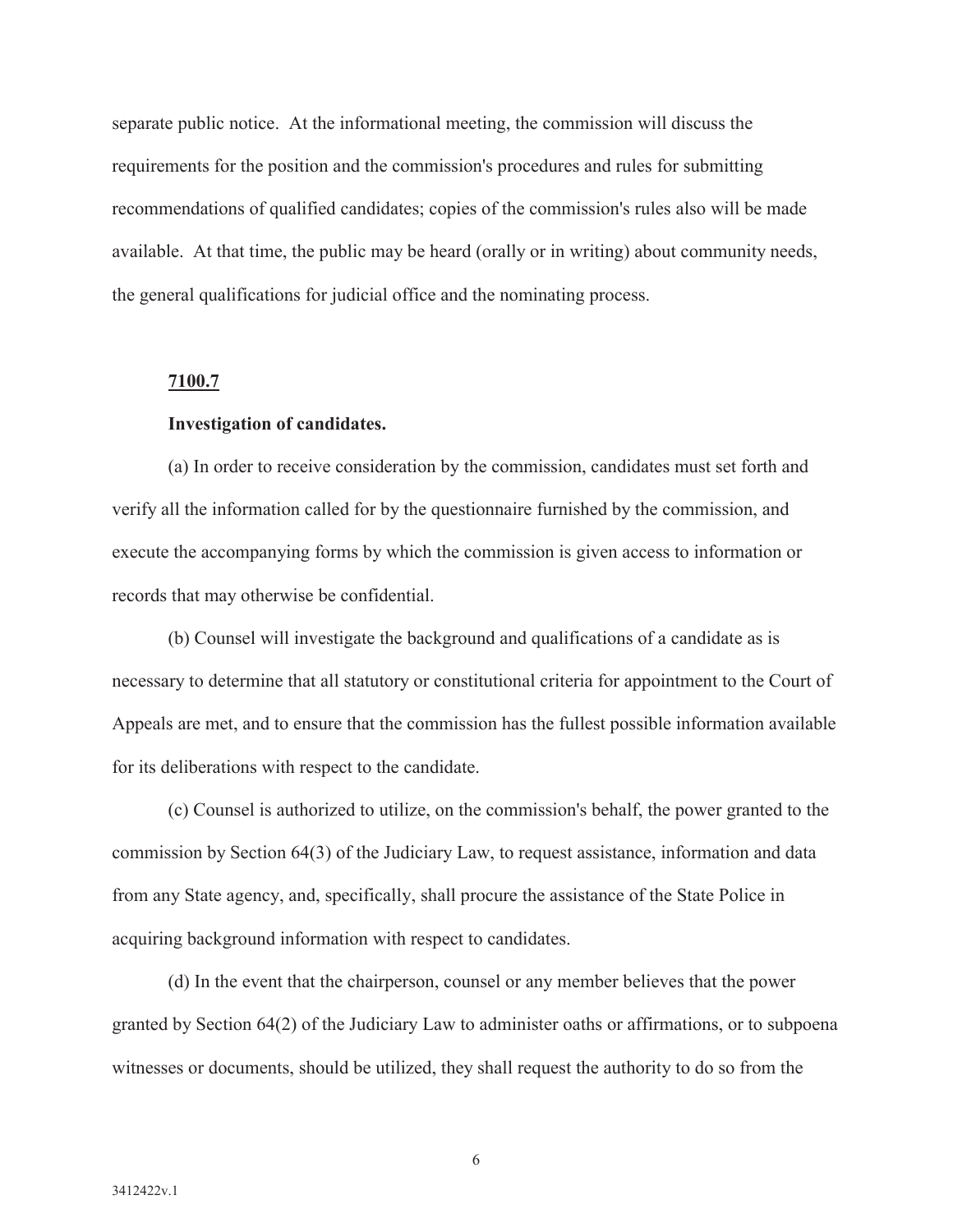commission at a duly constituted meeting; except that, in the event the chairperson believes that any such power should be utilized on an emergency basis, the chairperson may do so pursuant to the agreement of a majority of the commission given by telephone or in writing. Subpoenas, or other process, issued on behalf of the commission will be signed by the chairperson or, if unavailable, by counsel; and the chairperson (or a member of the commission designated by the chairperson) and counsel are hereby empowered to administer oaths or affirmations on behalf of the commission.

# **7100.8**

# **Consideration of candidates.**

# **(a) Commissioner impartiality.**

(1) A commissioner will consider each applicant in an impartial, objective manner, and disclose to the commission any relationship with an applicant that has a bearing on the nomination process.

(2) A commissioner will not be influenced other than by facts or opinion that are relevant to the judicial qualifications of the applicants, and will promptly report to the chairperson any attempt to influence a commissioner other than by fact or opinion.

(3) A commissioner will not individually communicate, orally or in writing, with an applicant about the application or the process, from the time the application is submitted until completion of the final vote on the nominations.

# **(b) Initial screening procedures.**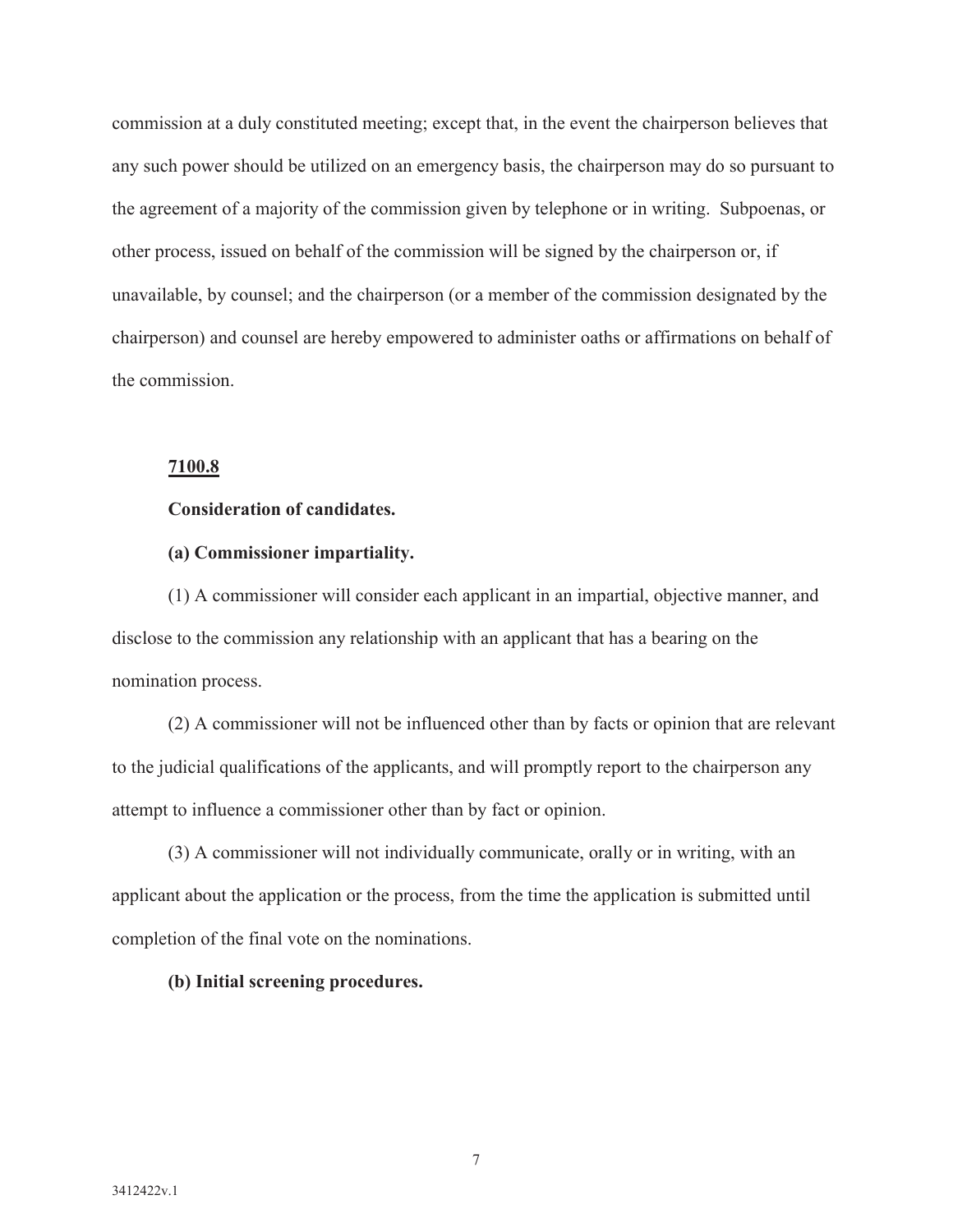(1) The commission will establish a date by which questionnaires must be filed for a particular vacancy, and after that date the procedures for initial screening of candidates will commence.

(2) Each member of the commission will be furnished a copy of each application received, together with any further necessary background information, and the chairperson will request each member to provide prompt written advice as to the names of those candidates that the member believes merit further consideration as part of the final nomination process. The chairperson's request will indicate the date by which the members should submit such names. Candidates whose names have not been submitted to the chairperson by at least one member, within the specified time, or who are not proposed for further consideration by the chairperson, shall not be given further consideration for the particular vacancy.

(3) The chairperson will call a meeting of the commission, for a date following the date by which the members are to have proposed candidates who merit further consideration, to assess the relative merits of the remaining candidates and to determine the procedures to be followed for their further consideration. The commission thereafter will meet to determine which candidates will be interviewed by the commission as part of the nomination procedures described in subdivision (c) of this section. Each candidate to be interviewed will be asked to file with the commission, prior to the interview, a sworn financial statement in a form supplied by the commission.

(4) Notwithstanding the above, the commission may employ a two-step application procedure in which a candidate's initial submission consists of a short-form questionnaire, including a resume, a statement setting forth the candidate's qualifications and interest in seeking nomination, and any other materials the candidate wishes to include. Each member of the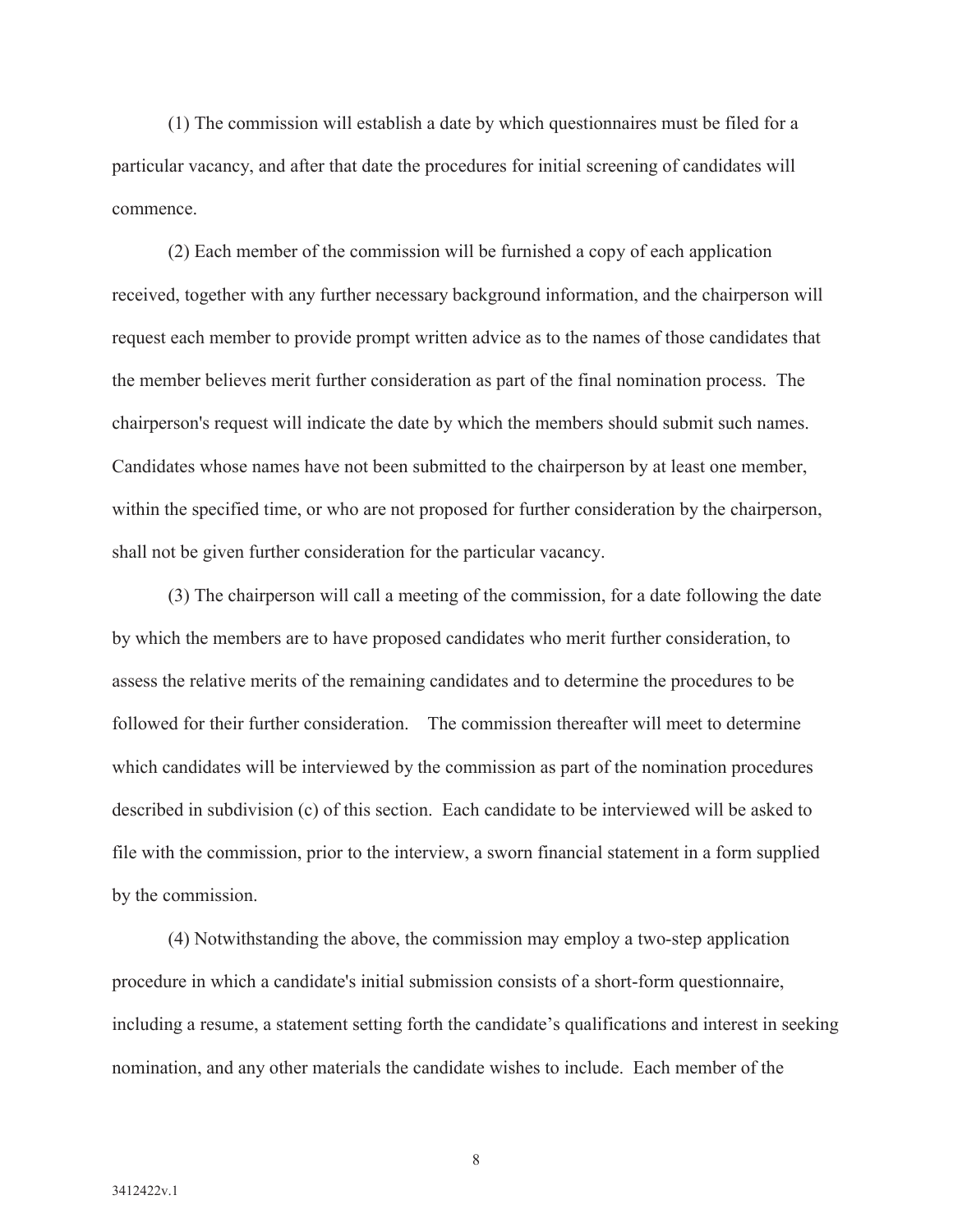commission will be furnished with a copy of each initial submission received, together with any further background information that may be pertinent, and the chairperson will request each member to provide prompt advice as to the names of those candidates that the member believes merit an interview as part of the final nomination process. The chairperson's request will indicate the date by which the members should submit such names. If the commission determines that a candidate merits an interview by the full commission, that candidate will be asked to submit a full questionnaire. Screening of the candidate would then proceed as set forth above.

### **(c) Nomination procedures.**

(1) If the nominations are for the office of Chief Judge, the number of candidates to be nominated will be seven pursuant to Section  $63(2)(a)$  of the Judiciary Law. If the nominations are for the office of Associate Judge, the number of candidates to be nominated will be the maximum number specified by Section 63(2)(b) or (c) of the Judiciary Law, unless fewer candidates receive the affirmative vote of at least eight members of the commission.

(2) Following completion of all interviews, the commission will meet and discuss the relative merits of the remaining candidates and attempt to reach a consensus as to which candidates should be nominated (bearing in mind that each nomination must have the affirmative vote of eight members). In the event a consensus is not reached as to all nominations, the balloting procedure described in Appendix I will commence. The balloting procedure will be utilized only as to nominations that have not been made by consensus.

(3) The objectives of the nomination and voting procedures are:

(i) to ensure that the commission thoroughly considers and evaluates each candidate;

(ii) to ensure that the commission is impartial in its deliberations;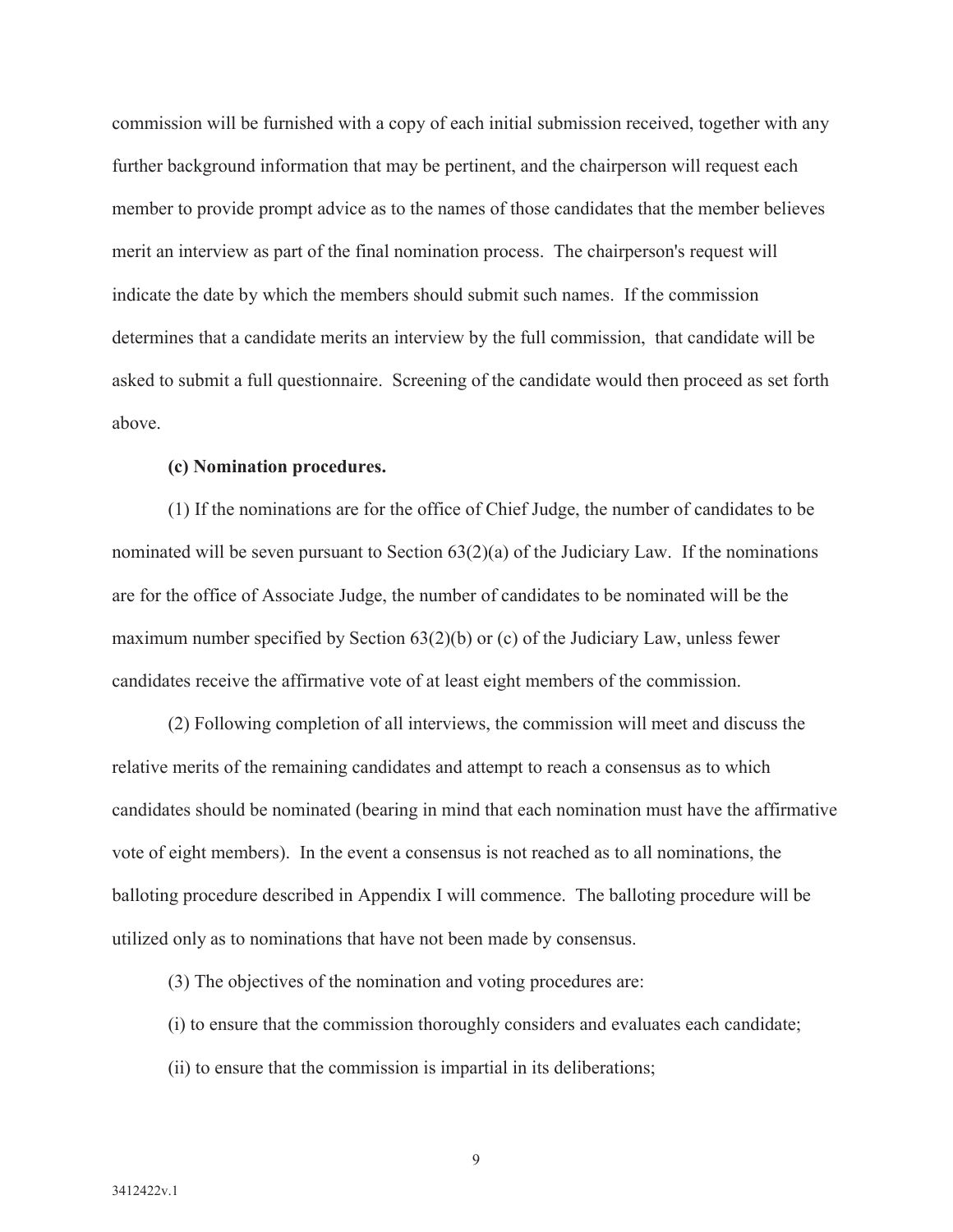(iii) to promote consensus in the selection of nominees; and

(iv) to ensure that each nominee receives at least eight affirmative votes from the commissioners, as required by Section 63(3) of the Judiciary Law.

(4) All votes taken with respect to nominations will be by secret ballot.

(5) Pursuant to Section 65(4) of the Judiciary Law, upon the completion by the commission of its consideration and evaluation of the qualifications of a candidate, there will be no reconsideration of that candidate for the vacancy for which the candidate was considered, except with the concurrence of nine members of the commission. For this purpose, the commission will not be considered to have completed its consideration and evaluation of the qualifications of a candidate until the conclusion of the meeting at which the candidate was nominated or eliminated for the particular vacancy.

## **(d) Consideration of the qualifications of a candidate.**

In considering and evaluating each candidate's qualifications for the Court of Appeals, the commission will consider criteria and standards including character, temperament, professional aptitude and experience. Commissioners and commission staff will not discriminate against any candidate on the basis of any legally impermissible factor.

### **(e) Commitment to diversity.**

The commission is committed to considering nominees for the Court of Appeals with outstanding personal and professional qualifications who reflect the diversity of New York's communities including, but not limited to, diversity in race, ethnicity, gender, religion, sexual orientation and geography. A diverse Judiciary ensures that a broad array of perspectives and experiences are brought to the bench; reinforces public trust and confidence in the fairness of the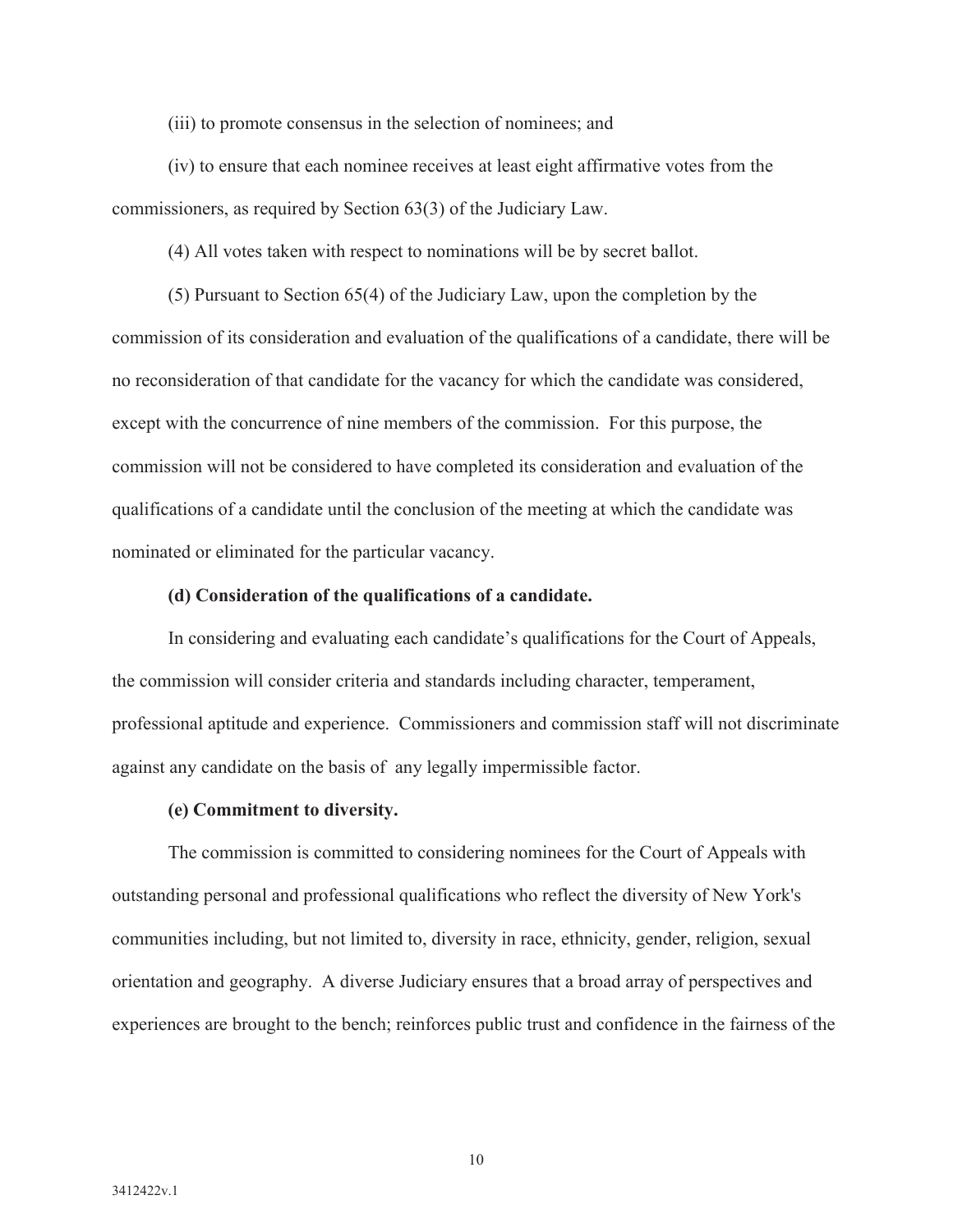justice system and the administration of justice; and ultimately enhances the delivery of justice and the Judiciary's credibility and moral authority.

#### **7100.9**

### **Report to the Governor.**

Following the conclusion of the meeting of the commission at which the nomination procedure has been concluded, the chairperson and counsel will prepare, in consultation with the commission, and the chairperson will sign, a single written report to the Governor or Governorelect, as the case may be, which will contain the commission's nominations, in conformance with Section 63(3) of the Judiciary Law. The report will set forth (a) the relevant accomplishments of each nominee, and include major legal matters in which the nominee participated, as well as other notable professional qualities that the commission considered important in determining that each was well qualified and fit to serve as the Chief or an Associate Judge of the Court of Appeals, as the case may be; and (b) the efforts made by the commission and counsel to publicize each vacancy and to solicit applications from the broadest group of well qualified candidates. However, the report will not compromise the confidentiality of commission proceedings, as mandated by Section 66 of the Judiciary Law.

#### **7100.10**

## **Amendment or waiver of rules.**

Consistent with applicable law, any rule adopted by the commission may be amended, revoked, or waived in a specific instance by the commission by the affirmative vote of eight members of the commission present at a duly constituted meeting.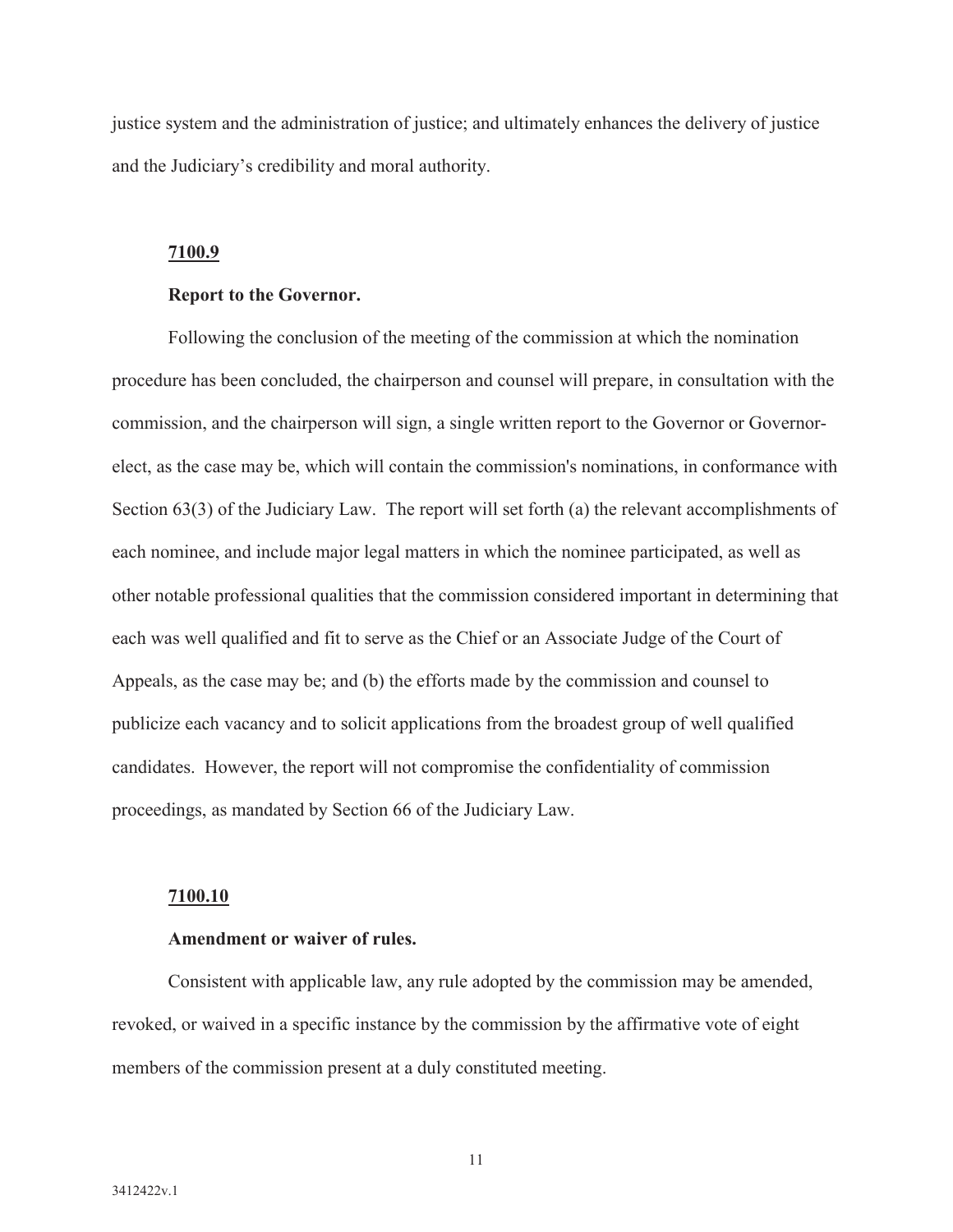# **7100.11**

# **Website.**

The commission will maintain a website for the purpose of communicating with the public and to aid in soliciting candidates pursuant to section 7100.6 of these rules. The website will contain contact information for the commission's counsel, an overview of the commission, a compilation of the commission's statutory authority and its rules, and a directory of current commission members. The website will also contain a record of recent commission press releases, a list of past nominees and other non-confidential information of interest to the public. Additionally, the website will set forth the procedure by which members of the public may (a) bring qualified candidates for vacancies on the Court of Appeals to the attention of the commission; and (b) sign up to receive commission press releases and notices by email. The website will be maintained by commission staff at the direction of the chairperson. Access to the commission's internet security and privacy policy will be clearly posted on the website, and all information posted to the website will comply with the confidentiality requirements mandated by Section 66 of the Judiciary Law.

#### **Part 7100 Appendix I**

#### **Voting procedures.**

(a) Each member of the commission present, including the chairperson, will be given a ballot, which will contain the names of each remaining candidate in alphabetical order. Each member voting will place a number next to the name of 15 candidates he or she considers well qualified, which number indicates the member's order of preference; that is, next to the member's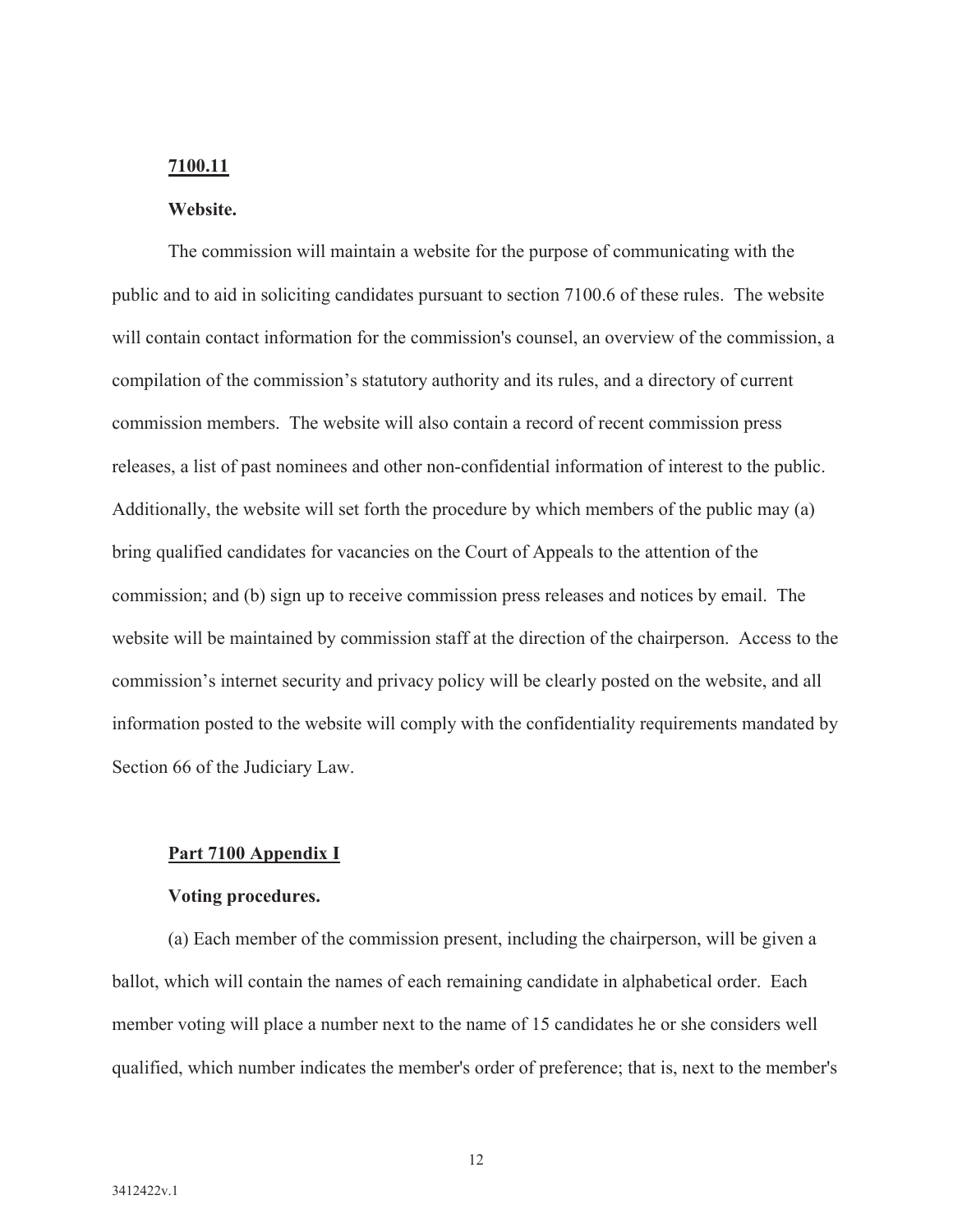first choice the member will place the number " $15."$ " Members will not assign a number to candidates other than those 15 candidates. Notwithstanding the foregoing, the commission, with the approval of at least eight commissioners, may select a different number of candidates to receive votes.

(b) The numbers each candidate receives will be added, and the aggregate is referred to, hereinafter, as the candidate's "points." In order for a candidate to be nominated, he or she must be a candidate receiving the greatest number of points, and have the affirmative votes of eight members of the commission pursuant to Section 63(3) of the Judiciary Law. If the candidate or candidates receiving the greatest number of points are nominated, then, if a candidate receiving the second greatest number of points also received the affirmative vote of eight commissioners, that candidate will also be nominated. This process will be repeated with regard to the candidate receiving the next highest point total until no candidate has received the affirmative vote of eight commissioners.

(c) If this first balloting yields an indecisive result as to one or more nominations because of a tie, or because a candidate who has received among the greatest number of points has not received eight affirmative votes, additional balloting will be conducted. On ballots subsequent to the first, there shall be listed only those candidates not receiving nomination on a prior ballot or by consensus. No candidate will be considered nominated if he or she has received a lower number of points than a candidate as to whom the result is indecisive. The members will again vote by listing their order of preference. The number of candidates assigned a numerical vote by each member will be reduced by the number of nominations that have been made. For instance,

<sup>&</sup>lt;sup>1</sup> This procedure assumes that the commission has not changed the number of candidates to be voted on and that no nominations have been made by consensus. If, for example, the commission selects four nominees by consensus, each member voting will place a number next to the name of eleven candidates he or she considers well qualified.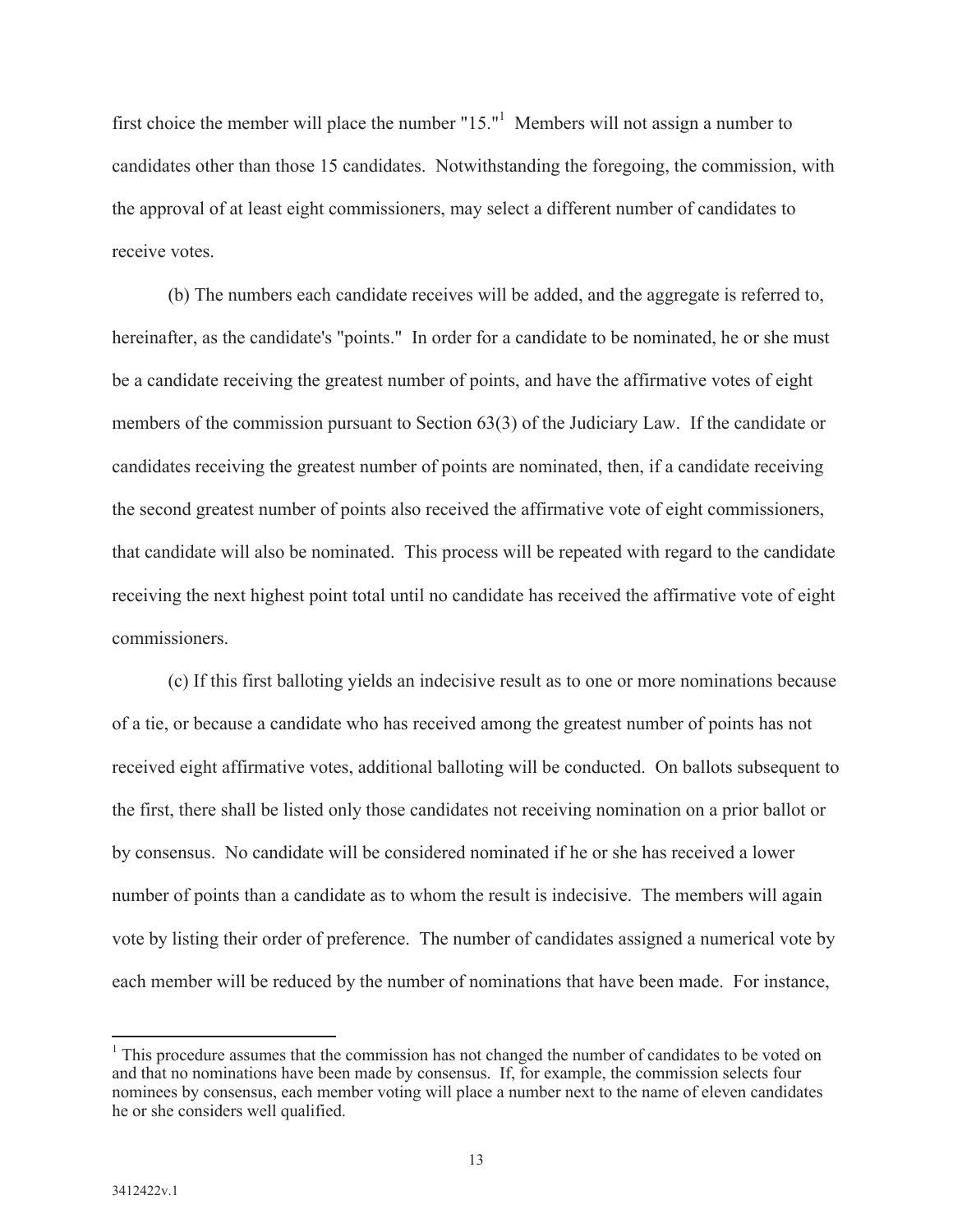if the commissioners has voted for 15 candidates and the first ballot yields two nominations, on the second ballot members will place a number next to the name of thirteen candidates they consider well qualified, and again that number indicates the member's order of preference; that is, next to the member's first choice the member will place the number "13."

(d) Following the completion of a ballot, the chairperson may call for further discussion on the relative merits of all candidates not previously nominated. At any time following the completion of the first ballot, in the case of a vacancy in the office of Associate Judge, a member may offer a resolution reducing the number of candidates to be nominated, within the range stated in Section 63(2)(b) or (c) of the Judiciary Law. The affirmative votes of eight members of the commission will be required to pass such a resolution.

(e) This balloting procedure will be continued until all nominees are selected for the particular vacancy.

(f) At any time during the voting process, a member may offer a resolution dropping a particular candidate from consideration so long as the number of remaining candidates plus the number of candidates already nominated remains within the range stated in Section 63(2)(b) or (c) in the case of a vacancy in the office of Associate Judge or is at least seven in the case of a vacancy in the office of Chief Judge. The affirmative votes of eight members of the commission will be required to pass such a resolution.

#### **Section 7101.4**

# **Location.**

Records shall be available for public inspection at: State of New York Commission on Judicial Nomination